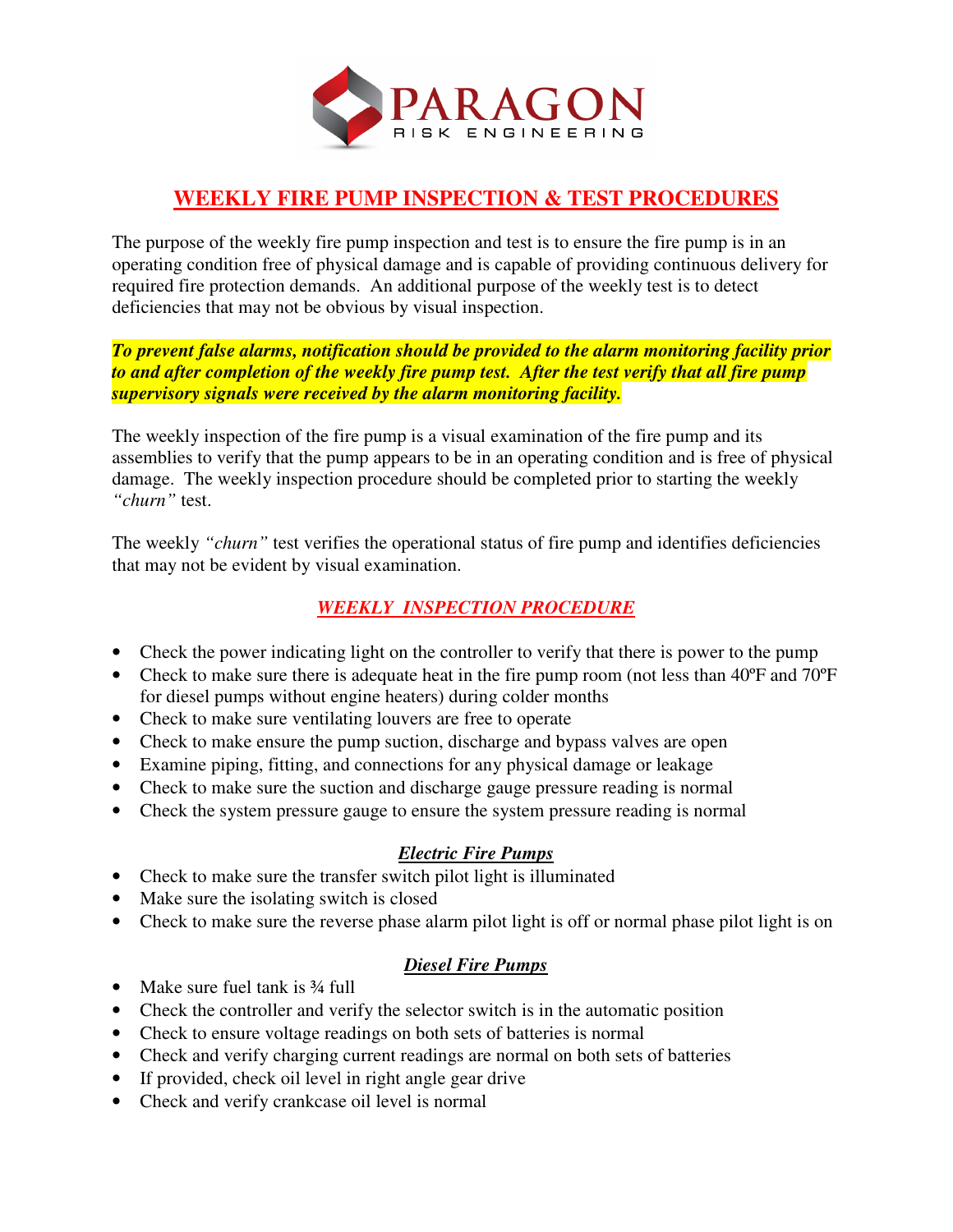- Check and verify proper electrolyte levels in batteries
- Check to ensure battery terminals are free of corrosion and connections are tight
- Check to make sure cooling water level is normal
- If provided, check to ensure the water jacket heater is operating
- Check to ensure that antifreeze in cooling system heat exchanger is adequate
- Check all hoses, fuel lines, and cooling line connections for any leakage and to ensure they are in a good condition

# *ELECTRIC FIRE PUMP WEEKLY TEST PROCEDURE*

- Verify start and stop settings on the pressure maintenance pump (jockey pump) by dropping the pressure in the jockey pump sensing line.
- After completion of all inspection procedures, start the pump automatically by slowly dropping the pressure in the controller sensing line. After starting, the pump should be run at least 10 minutes.
- Record the pressure at which the pump automatically started.
- Record the pump suction and discharge pressures.
- Check the pump packing glands to ensure proper tightness and adequate lubrication (should be a slow drip – approximately 1 drip per second – adjust glands if necessary with pump off).
- Check and verify proper operation of the circulation relief valve (this will usually be located on a 1 inch line off the discharge side of the pump – should be discharging a steady stream of water).
- Check the pump shaft bearings, packing gland stuffing box, and casing for any signs of overheating (bearings and stuffing box should be warm to the touch – casing should be cool to the touch).
- Check for any unusual noise or vibration.
- If the pump is equipped with a main relief valve, check to ensure proper operation.
- Verify operation of all supervisory signals (i.e., pump running, loss of power, phase reversal, etc.)
- Verify that pump is left in the automatic start mode upon completion of the test.

*Note: If any abnormal operation or condition is noted during the weekly churn test, the pump should be shut down and left in the automatic start position until repairs are made. Repairs should be completed as soon as possible and the pump retested.*